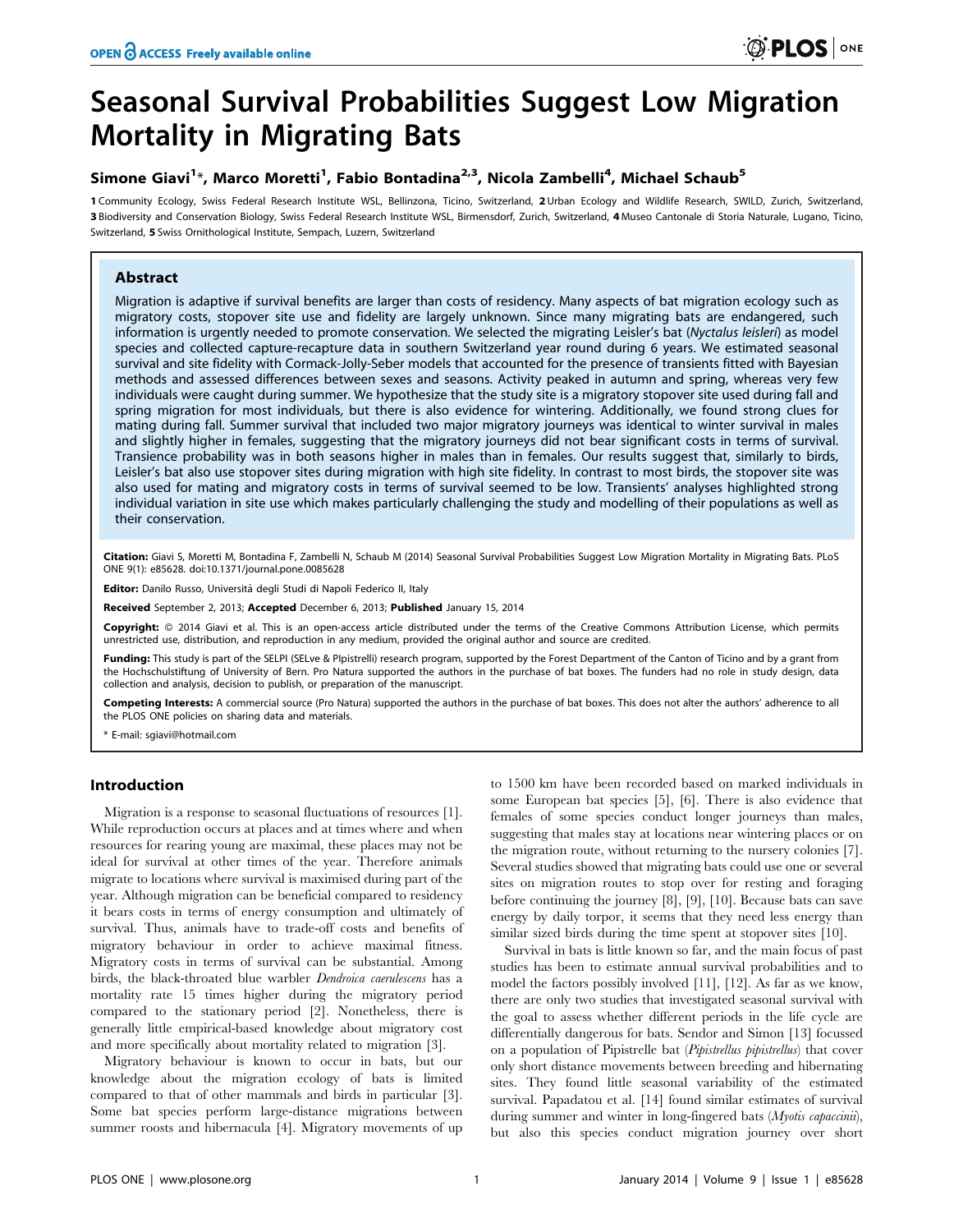distances only. Since studies on seasonal survival in long-distance migrating bats are lacking, it is unknown whether migratory periods are associated with increased mortality compared to stationary ones.

In our study we investigated the seasonal survival of Leisler's bat Nyctalus leisleri, a migratory forest dwelling bat, to understand whether migratory journeys were associated with increased mortality compared to stationary periods and to identify site fidelity at the study area. Ring recoveries and phenological studies on Leisler's bat suggest that populations reproducing in Central and Northern Europe migrate to places south of the Alps or South-Western Europe [15], [16], [17], [18]. Most males do not return to the breeding areas but stay either in the wintering areas or at sites between the two. Apparent survival of juvenile males at a nursery site in southern Thuringia was very low indicating strong natal dispersal [11].

We collected capture-recapture data at a non-reproducing site in southern Switzerland year round from 2001 to 2006 and estimated seasonal survival during winter and during summer. Females that appear at out study site likely reproduce in Germany about 1000 km further north [5]. A fraction of them spend the winter at our study site, but some also migrate further south for wintering. Thus, summer survival includes two long migratory journeys with the crossing of the Alps, while winter survival includes, if anything, only short migratory journeys. The migration of males is less well understood. Most of them likely spend the summer somewhere between our study site and the reproducing sites of females, thus conduct shorter migratory journeys than females [6], [11], [21]. If migrations bear significant costs in terms of survival, we expect survival to be lower during summer than during winter (in particular in females) and differences in seasonal survival to be stronger in females compared to males. Subsequently we quantified the site fidelity of Leisler's bats to the study area. This was achieved by additionally estimating the transience probability of the captured individuals at the study site, i.e. the probability that an individual never comes back to the study area after marking, and by comparing annual survival estimates in our study area with those estimated in a reproduction area in southern Thuringia (Germany) [11]. If transience probability is low and the annual survival estimates in our study are similar to the annual survival estimates from reproduction area, we conclude that bats are faithful to the study area across several years (i.e. high site fidelity). Finally, we assessed the functional role of the study site in the migration of Leisler's bats. We were interested in understanding whether the area was used for mating, and whether it served exclusively as a wintering site used from autumn to the next spring or whether it is a stopover site used in autumn and/or in spring for a limited period of time only.

## Materials and Methods

#### Study species

The Leisler's bat is a temperate bat species with body mass ranging from 13 to 20 g. In Central Europe it is a tree-dwelling bat which forages mainly above the canopy of different types of forests [19], [20]. Like other Nyctalus species, Leisler's bats show a sexually differential migratory behaviour [6]. During the reproducing season in summer, females aggregate in nursery colonies that are located in tree cavities or artificial bat boxes which are often clustered within a limited area [21]. Nursery colonies are mainly composed by females with their juveniles from April to beginning of October. These individuals then migrate to wintering areas in South-Western Europe covering distances of about 1000–1500 km [5], [17]. Stopover sites are supposed to be interspersed along the

migratory routes. The mating system of the Leisler's bat Nyctalus leisleri is described as resource defence polygyny [22]. Males occupy roosts in open woodlands and attract up to ten females by songflights, thus the roosts have the function of lekking arenas [23], [24]. Female Noctule bats may switch among several roosts within mating seasons and there is evidence that they mate with several males [23].

#### Data sampling

We conducted the study in Alto Malcantone, Canton of Ticino, Switzerland  $(46^{\circ}03'N, 8^{\circ}53'E)$ . The study area extends over 6 km<sup>2</sup> in a mountainous region (altitudinal range  $500-1'000$  m a.s.l.) dominated by mixed deciduous forest (67%) mainly composed of European chestnut (Castanea sativa) with interspersed oak (Quercus sp.) and birch (Betula sp.). Mean temperature in January is  $3.4^{\circ}$ C and in July  $22.2^{\circ}$ C (data from 1985 to 2012, [25]).

We surveyed Leisler's bats in 200 bat boxes (all produced by Schwegler, Germany; www.schwegler-natur.de; 150 boxes were type 2F, 50 boxes type FN) that were set in the study area between 1999 and 2006. Bat boxes were opened and checked for presenceabsence of bats from April 2001 to December 2006. Most controls were performed during autumn and spring (Table S1 in File S1). During 54 controls, all bats in the boxes were checked, recorded, and tagged with forearm bands. We recorded sex and reproductive status (spermatogenesis for males and lactation for females) according to Racey [26], but none of the captured individuals were lactating indicating that the study area was not used for reproduction. We also intended to determine the age according to Anthony [27], but we only detected individuals with fully calcificated phalanges, implying that individuals born in the same year either develop their phalanges before the start of the migration or that they do not appear in our study area. We think that the former explanation is much more likely than the latter. In any case we did not consider an age structure in the analyses.

Bat boxes installation, sampling and marking have been conducted with the authorization of the Federal Veterinary Office, the Federal Environmental Office and the Forest Department of the Canton of Ticino. All measures to minimize disturbance and ameliorate suffering to the animals have been taken.

#### Data analysis

To estimate seasonal survival we considered captures exclusively collected in non-reproductive and non-hibernating periods, i.e. from 16-Aug to 15-Nov (autumn captures) and from 16-Feb to 15- May (spring captures) of each year and pooled all captures obtained within these resulting in 12 capture occasions. We have selected these two seasonal capture periods because they corresponded to the main activity periods of Leisler' bats at the site [17] and because we conducted most bat box controls in these periods (Table S1 in File S1). We constructed individual capture histories, which is a matrix whose columns correspond to capture occasions whereas the rows correspond to marked individuals. Matrix entries are binary with 1 indicating the capture of a specific individual at a given capture occasion and 0 otherwise.

The data were analysed with the Cormack-Jolly-Seber (CJS) model which separately estimates the probabilities of apparent survival  $(\phi)$  and of recapture  $(\phi)$  [28]. The recapture probability is the probability that a marked individual that is alive and present in the study area at sampling occasion  $t$  is captured at sampling occasion t. The apparent survival probability is the probability that a marked individual alive at sampling occasion  $t$  survived and has not permanently emigrated between sampling occasions  $t$  and  $t+1$ .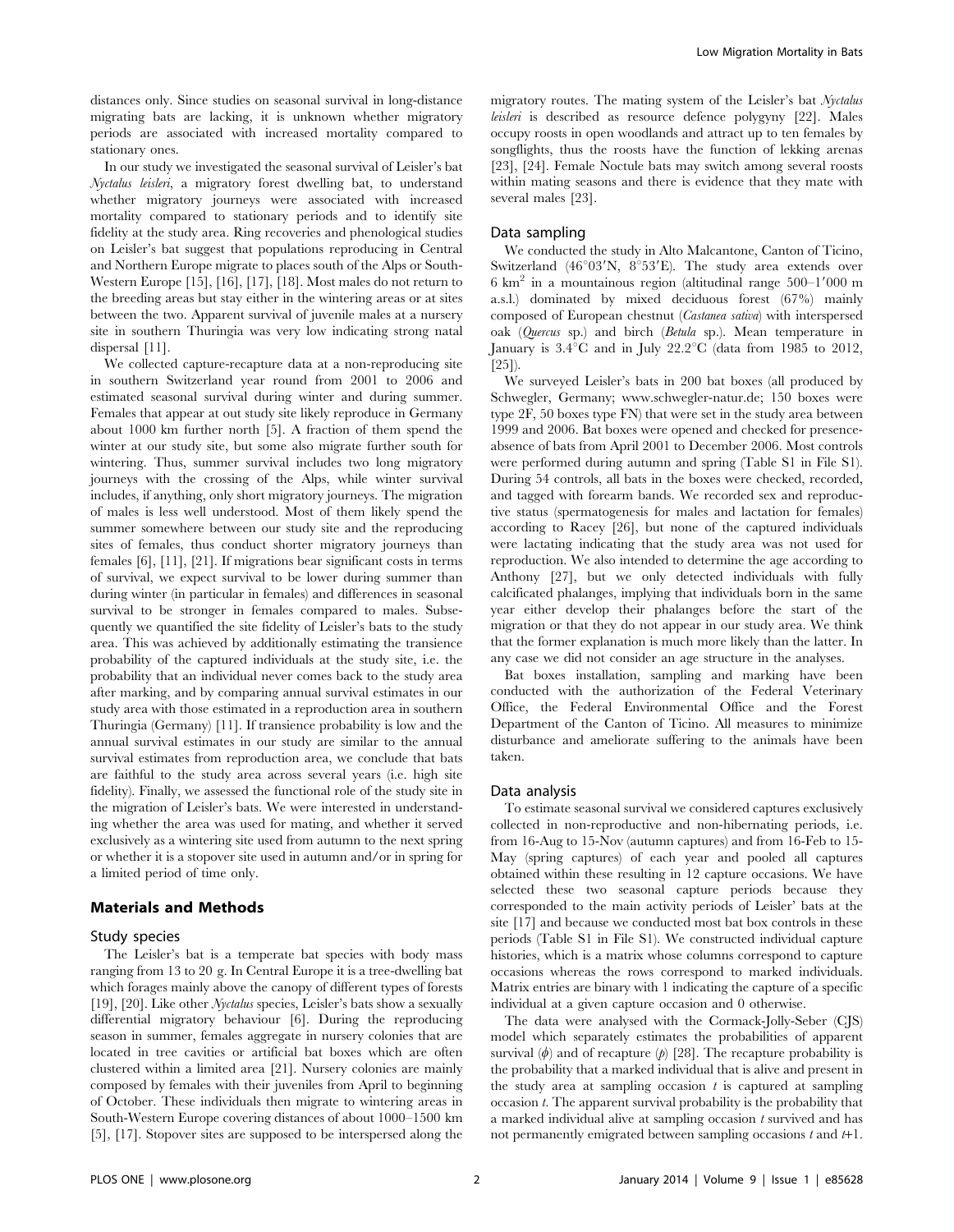Mortality and permanent emigration are confounded and consequently the estimate is lower than true survival. Since we considered autumn and spring capture occasions, we were able to estimate survival from spring to autumn (summer survival), which includes the reproduction period and, at least for females, the two major migratory journeys between nursery colonies and the study area and from autumn to spring (winter survival) which includes the period of hibernation and potential migratory journeys from the study area to wintering areas. Each of these seasonal survival estimates refers to a period of six months. The capture histories were summarized in the m-array format and were analysed with the multinomial distribution, whose parameters are functions of survival and recapture probabilities [28], [29].

In order to infer whether or not the study area was used as a mating site we looked for the occurrence of harems within bat boxes. During mating males do not tolerate each other in the same box [11], thus a harem is the grouping of one male and two or more females in a bat box. We computed the proportion of males in bat boxes and inferred from a low proportion the occurrence of harems. We used the number of males and females in each bat box that was occupied by at least one male and one female during each control and built a binomial model to estimate the proportion of males in the boxes in each season. Additionally we computed the probability that the proportion of males in a given season is larger than in the other seasons.

Finally we assessed seasonal phenology using the number of males and females captured during each control. We built a Poisson model to estimate for each sex the mean number of captured individuals per control during each season.

#### Basic structure of the CJS model

We used a variant of a CJS model that included a parameter for transience and that considered random temporal effects for survival and transience. The most complex model considered fixed effects of sex and time for recapture probabilities  $(p)$ . Since there were two seasonal capture periods in each of the six years, an effect of time can equally be expressed as an interacting effect of season (autumn, spring) and year. This formulation also allows the possibility to model additive effects, pure seasonal or pure year effects. For survival we included random time effects, that is the time-specific survival probabilities were considered to be the realisation of a stochastic process with sex-specific mean  $\mu_s$  and temporal variance  $\sigma_s^2$ :

$$
logit(\phi_{s,t}) = \mu_s + \varepsilon_{s,t}
$$

$$
\varepsilon_{s,t} \sim N(0, \sigma_s^2)
$$

where  $s$  is an index for sex and  $t$  for time. We used a similar stochastic process to integrate transience  $(\tau)$  into the model:

$$
logit(\tau_{s,t}) = \eta_s + \varepsilon_s
$$

$$
\varepsilon_{s,t} \sim N(0, \varsigma_s^2)
$$

where  $\eta_s$  and  $\varsigma_s^2$  are the sex-specific mean and variance of transience probability, respectively, and  $s$  and  $t$  indices for sex and time. We estimated transience probability  $\tau$  by fitting an age structure to the survival model [30]. The age structure had two age classes, where survival of the first age class  $(\phi_1)$  refers to survival just after first capture, while survival of the second age class  $(\phi_2)$ refers to all later survival periods. The probability that a newly caught individual is a transient is then  $\tau = 1 - \phi_1/\phi_2$ . Usually the two survival probabilities are modelled directly, while  $\tau$  is a derived parameter. However, we reparameterised the model in such a way that our focal parameters,  $\tau$  and  $\phi_2$ , were directly modelled and  $\phi_1$ became a derived parameter. Hereafter we term  $\phi_2 = \phi$ , since this is the parameter of our interest (apparent survival of nontransients).

The Cormack-Jolly-Seber model requires several assumptions to be satisfied [28], which we tested with a goodness-of-fit test. The goodness-of-fit test performed with U-CARE [31] of the transient model  $\phi$ (sex\*season\*year),  $\tau$ (sex\*season\*year),  $\rho$ (sex\*season\*year) did not indicate lack of fit ( $\chi^2$  = 63.02, df = 51, P = 0.12).

#### Candidate models and model selection

In order to reduce the number of models to be analyzed while accounting for possible factors combinations, we proceeded with a three steps approach:

Step 1 - We first modelled recapture probabilities  $(p)$  by considering all possible effects of sex, season and year. The survival and the transient models were kept at their most complex structure. Step 2 - We then evaluated whether sex was important for survival and transience by fitting models with and without sex effects for these parameters. We always used the recapture model that fitted the data best as identified in step 1, i.e. which was the most parsimonious for recapture. Step  $3 - We$  quantified the seasonal effects on survival and transience. To do that, we decomposed the temporal variation into a fixed seasonal and a random annual component. We included this decomposition either only in one sex, in both sexes or in none in order to evaluated potential sex-specific differences. We calculated annual survival probability from seasonal survival probabilities by their product.

The models were analysed using Bayesian methods with JAGS [32]. JAGS was called from R [33] using package R2jags [34]. Two different Markov chains, starting at random initial values in the range of parameter space, were run during 200'000 iterations and the initial convergence phase was excluded by dropping the first 25'000 iterations. We thinned Markov chains with a factor of hundred and used the Brooks-Gelman-Rubin criterion  $\hat{R}$  [35] to assess the convergence of chains to a stationary distribution. We specified flat prior distributions for target variables, namely uniform distributions on [0, 1] for mean survival, transience and detection probabilities and uniform distributions on [0, 5] for the standard deviations. The code of the most complex model is available in Text S1.

We ranked the different models (Table S2 in File S1) using the deviance information criterion DIC [36]. The DIC is considered as the Bayesian counterpart to the Akaike information criterion (AIC) that is used for model selection in the maximum likelihood approach [37]. For making inference we averaged the parameters of models from the third model selection step according to [38]. The resulting average is indicated with  $\hat{\phi}$  and is the sum of the products of each single estimate and the corresponding model weight. More formally

$$
\hat{\bar{\pmb{\phi}}} = \sum\nolimits_{i=1}^{R} w_i \hat{\pmb{\phi}}_i
$$

where  $w_i$  are the model weights  $(w_i = \exp(-0.5\Delta DIC_i) / \sum \exp(-0.5\Delta DIC)$  and  $\hat{\phi}_i$  the posterior means of parameter  $\phi$  of each of the R candidate models.

#### Results

From our 6 years capture-recapture study, we obtained a total of 1643 captures of Leisler's bats from a total of 461 marked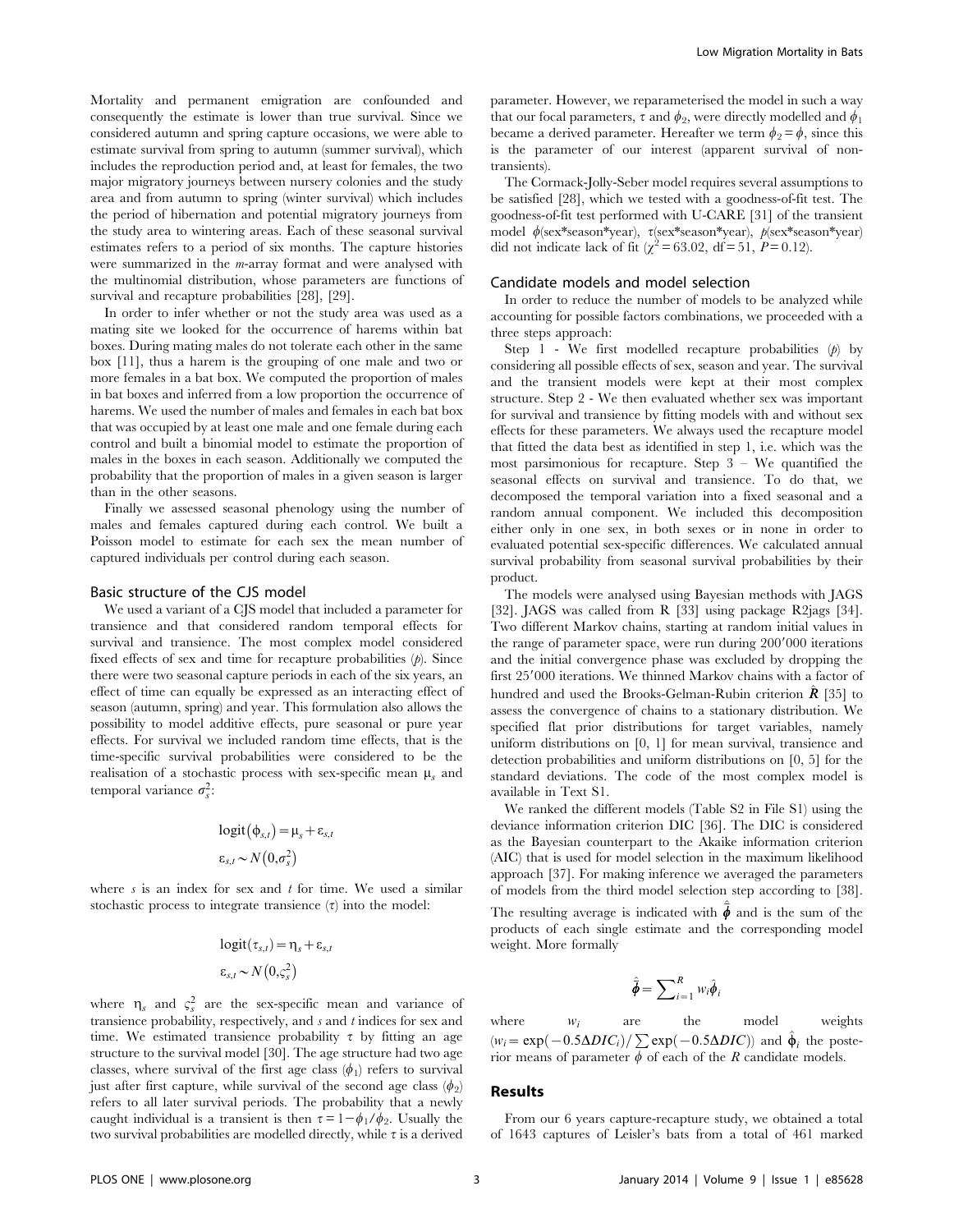individuals. The yearly phenology indicated that box occupancy differed between sexes (Fig. 1, panel A). A similar number of males was present during autumn, winter and spring, while during summer the number was much lower. Female numbers raised in spring and peaked in autumn. During winter fewer females were present and during summer they were almost absent. Since neither juveniles nor lactating females were present in summer, the study site was not used for breeding. The mean proportion of males within controlled boxes was around 0.5 in all seasons but in autumn (Fig. 1, panel B). The probability that the proportion of males in the boxes was lower in autumn than in the other seasons was 1.

#### Modelling recapture probability (p)

For the survival analyses we used 389 marked individuals (164 males, 225 females), as they were captured in the defined autumn and spring capture occasions. Of these 92 males (56%) and 74 females (33%) were recaptured at least once in a subsequent capture occasion.



Figure 1. Mean number of captures per control and proportion of males within boxes. Mean number of captured Leisler's bat (Nyctalus leisleri) individuals per complete control (A) (triangles males, dots females) and mean proportion of males in boxes (B) in four seasons from 2001–2006 in southern Switzerland. Winter refers to the period from November 16th to February 15th, spring to the period from February 16th to May 15th, summer to the period from May 16th to August 15th and autumn to the period from August 16th to November 15th. The vertical lines show the limits of the 95% credible intervals. doi:10.1371/journal.pone.0085628.g001

The ranking of the different models for the recapture probability was unambiguous (Table 1). The most complex model that included a different recapture probability for each sex and capture occasion was the best in terms of the DIC, suggesting that recapture probability was very heterogeneous ranging between 0.083 and 0.857 (Fig. S1). This structure of  $\beta$  has been used for modelling the structure of  $\phi$  and  $\tau$ .

#### Modelling survival ( $\phi$ ) and transience probabilities ( $\tau$ )

We first evaluated whether survival and transience differed between sexes and whether the temporal variance was the same in both sexes. Model selection revealed that the two best models received similar support from the data  $(\Delta\text{DIC}<0.13; \text{ Table 2}).$  A common feature in these top ranked models was that both, survival and transience, included an effect of sex. There was uncertainty about whether the temporal variation of both parameters (survival and transience) differed between sexes.

Model selection results of the decomposition of the temporal variance showed that several models received similar support by the data. There was support for a consistent seasonal difference in survival for females, while there was none for such a difference for males (Table 3). Moreover, a seasonal difference in transience was more justified by the data for females than for males. Modelaveraged survival probabilities of males were nearly identical in both seasons (winter: 0.954; 95% credible interval, CI: 0.923– 0.974; summer: 0.951; CI: 0.921–0.972; Fig. 2), and the annual survival probability was high (0.910; CI: 0.859–0.946). By contrast, model-averaged survival probabilities in females were lower during winter (0.740; CI: 0.679–0.796) than during summer (0.831; CI: 0.774–0.879; Fig. 2). The annual survival probability of females (0.613; CI: 0.544–0.680) was much lower than in males. Model-averaged transience probabilities of males were similar for individuals first captured in spring (0.464; CI: 0.395–0.522) and in autumn (0.480; CI: 0.409–0.539). In females, transience probabilities were lower in spring (0.191; CI: 0.126–0.269) than in

Table 1. Model selection for recapture probabilities of Leisler's bat (Nyctalus leisleri) in southern Switzerland during the period 2001–2006.

| <b>Recapture model</b>      | <b>Deviance</b> | рD    | ΔDIC  | w,   |
|-----------------------------|-----------------|-------|-------|------|
| p(sex * year * season)      | 378.96          | 31.58 | 0.00  | 0.54 |
| p(year * season)            | 385.50          | 26.69 | 1.64  | 0.24 |
| p(year + season)            | 389.20          | 24.15 | 2.81  | 0.13 |
| $p$ (sex + [year * season]) | 386.64          | 28.73 | 4.82  | 0.05 |
| $p$ (sex + year + season)   | 390.20          | 25.50 | 5.15  | 0.04 |
| $p$ (sex $*$ year)          | 398.28          | 24.06 | 11.80 | 0.00 |
| <i>p</i> (year)             | 404.27          | 21.28 | 15.01 | 0.00 |
| $p$ (sex + year)            | 405.57          | 23.49 | 18.51 | 0.00 |
| <i>p</i> (season)           | 413.56          | 19.94 | 22.95 | 0.00 |
| $p$ (sex + season)          | 414.20          | 20.31 | 23.96 | 0.00 |
| p(sex * season)             | 414.06          | 21.10 | 24.62 | 0.00 |
| $p$ (sex)                   | 421.37          | 17.56 | 28.37 | 0.00 |
| p(.)                        | 421.15          | 17.82 | 28.41 | 0.00 |

Given are the model names (Recapture model), the model deviance (Deviance), the model complexity (pD), the difference of the deviance information criterion between the current and the best model ( $\Delta$ DIC) and the model weight (w<sub>i</sub>). The models are ordered from the best (lowest  $\Delta$ DIC) to the worst one. doi:10.1371/journal.pone.0085628.t001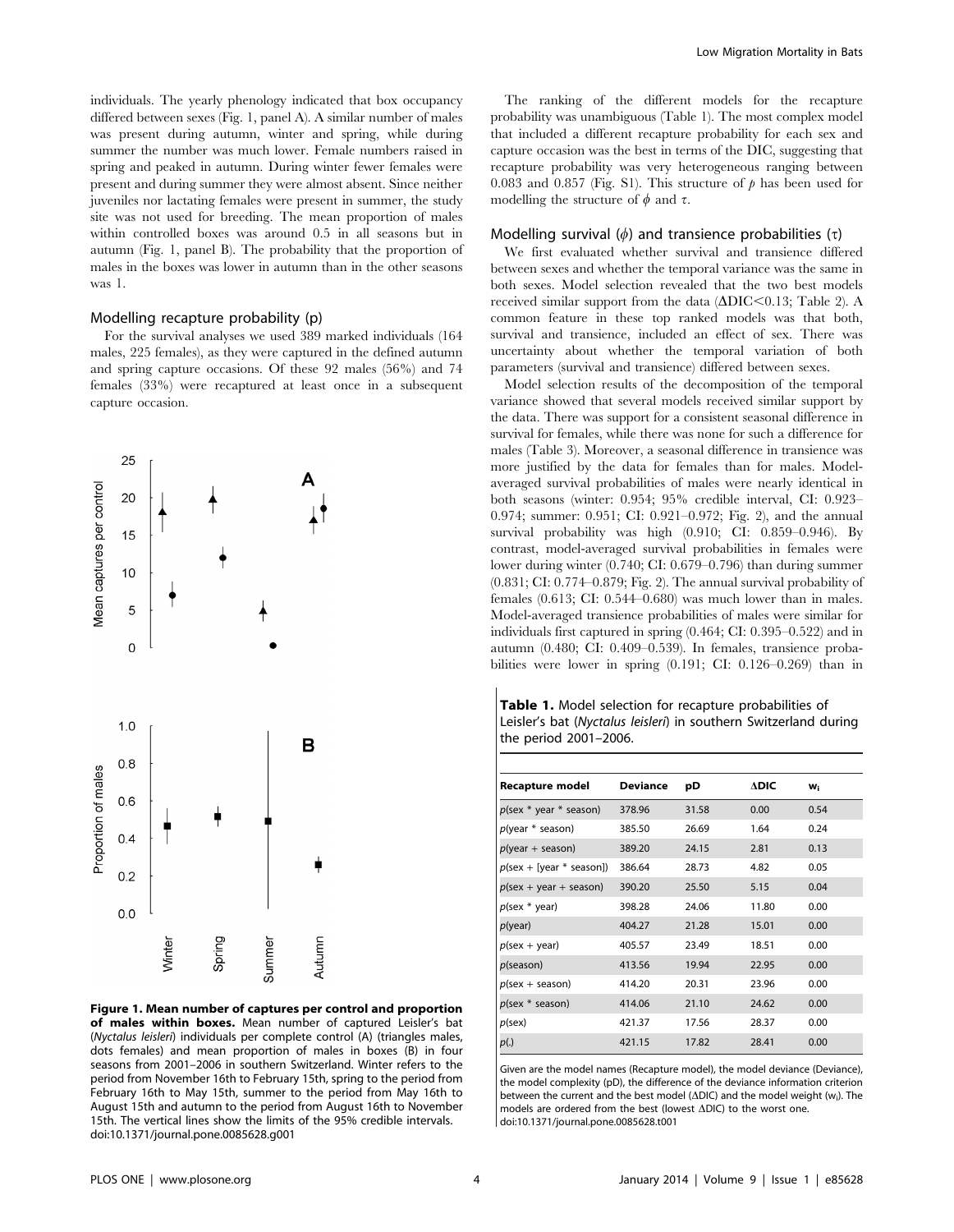Table 2. Model selection results for survival (Survival model) and transience (Transience model) probabilities of Leisler's bat (Nyctalus leisleri) in southern Switzerland, during the period 2001–2006.

| <b>Survival</b><br>model                                                  | <b>Transience</b><br>model                                                      | <b>Deviance</b> | рD    | ∆DIC  | w,   |
|---------------------------------------------------------------------------|---------------------------------------------------------------------------------|-----------------|-------|-------|------|
| $\mu_s + \varepsilon_{s,t}$ ; $\varepsilon_{s,t}$<br>$\sim N(0,\sigma^2)$ | $\eta_s + \omega_{s,t}$ ; $\omega_{s,t}$<br>$\sim N(0,\varsigma^2)$             | 378.73          | 31.74 | 0.00  | 0.24 |
| $\mu_s + \varepsilon_{s,t}$ ; $\varepsilon_{s,t}$<br>$\sim N(0,\sigma^2)$ | $\eta_s + \omega_{s,t}$ ; $\omega_{s,t}$<br>$\sim N(0, c^2)$                    | 380.37          | 30.22 | 0.13  | 0.22 |
| $\mu_s + \varepsilon_{s,t}$ ; $\varepsilon_{s,t}$<br>$\sim N(0,\sigma^2)$ | $\eta_s + \omega_{s,t}$ ; $\omega_{s,t}$<br>$\sim N(0,\varsigma^2)$             | 379.28          | 32.23 | 1.05  | 0.14 |
| $\mu_s + \varepsilon_{s,t}$ ; $\varepsilon_{s,t}$<br>$\sim N(0,\sigma^2)$ | $\eta_s + \omega_{s,t}$ ; $\omega_{s,t}$<br>$\sim N(0, c^2)$                    | 380.88          | 31.63 | 2.05  | 0.09 |
| $\mu_s + \varepsilon_{s,t}$ ; $\varepsilon_{s,t}$<br>$\sim N(0,\sigma^2)$ | $\eta + \omega_{s,t}$ ; $\omega_{s,t}$<br>$\sim N(0.c^2)$                       | 383.31          | 29.37 | 2.22  | 0.08 |
| $\mu_s + \varepsilon_{s,t}$ ; $\varepsilon_{s,t}$<br>$\sim N(0,\sigma^2)$ | $\eta + \omega_{s,t}$ ; $\omega_{s,t}$<br>$\sim N(0.c^2)$                       | 382.91          | 29.80 | 2.25  | 0.08 |
| $\mu + \varepsilon_{s,t}$ ; $\varepsilon_{s,t}$<br>$\sim N(0,\sigma^2)$   | $\eta + \omega_{s,t}$ ; $\omega_{s,t}$<br>$\sim N(0, c^2)$                      | 382.98          | 30.10 | 2.62  | 0.06 |
| $\mu + \varepsilon_{s,t}$ ; $\varepsilon_{s,t}$<br>$\sim N(0,\sigma^2)$   | $\eta_s + \omega_{s,t}$ ; $\omega_{s,t}$<br>$\sim N(0, c^2)$                    | 381.57          | 33.73 | 4.83  | 0.02 |
| $\mu + \varepsilon_{s,t}$ ; $\varepsilon_{s,t}$<br>$\sim N(0,\sigma^2)$   | $\eta + \omega_{s,t}$ ; $\omega_{s,t}$<br>$\sim N(0, c^2)$                      | 384.54          | 31.00 | 5.09  | 0.02 |
| $\mu_s + \varepsilon_{s,t}$ ; $\varepsilon_{s,t}$<br>$\sim N(0,\sigma^2)$ | $\eta + \omega_{s,t}$ ; $\omega_{s,t}$<br>$\sim N(0, c^2)$                      | 382.11          | 34.16 | 5.81  | 0.01 |
| $\mu + \varepsilon_{s,t}$ ; $\varepsilon_{s,t}$<br>$\sim N(0,\sigma^2)$   | $\eta_s + \omega_{s,t}$ ; $\omega_{s,t}$<br>$\sim N(0, c^2)$                    | 380.85          | 36.10 | 6.49  | 0.01 |
| $\mu_s + \varepsilon_{s,t}$ ; $\varepsilon_{s,t}$<br>$\sim N(0,\sigma^2)$ | $\eta + \omega_{s,t}$ ; $\omega_{s,t}$<br>$\sim N(0, c^2)$                      | 382.02          | 34.95 | 6.51  | 0.01 |
| $\mu + \varepsilon_{s,t}$ ; $\varepsilon_{s,t}$<br>$\sim N(0,\sigma^2)$   | $\eta + \omega_{s,t}$ ; $\omega_{s,t}$<br>$\sim N(0,\varsigma^2)$               | 382.78          | 34.86 | 7.17  | 0.01 |
| $\mu + \varepsilon_{s,t}$ ; $\varepsilon_{s,t}$<br>$\sim N(0,\sigma^2)$   | $\eta_s + \omega_{s,t}$ ; $\omega_{s,t}$<br>$\sim N(0, c^2)$                    | 384.16          | 33.77 | 7.47  | 0.01 |
| $\mu + \varepsilon_{s,t}$ ; $\varepsilon_{s,t}$<br>$\sim N(0,\sigma^2)$   | $\eta + \omega_{s,t}$ ; $\omega_{s,t}$<br>$\sim N(0,\varsigma^2)$               | 384.96          | 34.71 | 9.20  | 0.00 |
| $\mu + \varepsilon_{s,t}$ ; $\varepsilon_{s,t}$<br>$\sim N(0,\sigma^2)$   | $\eta_s + \omega_{s,t}$ ; $\omega_{s,t}$<br>~ N(0, $\varsigma^2$ <sub>s</sub> ) | 384.05          | 38.25 | 11.84 | 0.00 |

Given the model names, the model deviance (Deviance), the model complexity (pD), the difference of the deviance information criterion between the current and the best model ( $\Delta$ DIC) and the model weights (w<sub>i</sub>). The recapture model was in always the same, i.e. p(sex \* year \* season). For each survival and transient model the linear equation on the logit scale is given.  $\mu_s$ : mean survival for each sex;  $\sigma^2$ <sub>s</sub>: temporal variance of survival for each sex;  $\eta_s$ : mean transience for each sex;  $\varsigma^2$ <sub>s</sub>: temporal variance of transience for each sex. doi:10.1371/journal.pone.0085628.t002

autumn (0.296; CI: 0.207–0.381), and they were generally lower than in males.

#### **Discussion**

Our study aimed to improve the understanding of the migratory behaviour and site fidelity of Leisler's bats by investigating seasonal aspects in survival and using advanced Bayesian analytical techniques. We found distinct differences in seasonal survival between sexes, with males having generally high survival probabilities without seasonal differences, while females had lower survival probabilities with a seasonal pattern. Females survived better during the summer period which included two major migratory journeys than during the winter period, suggesting that migrations in Leisler's bat were not associated with significantly



Figure 2. Summer and winter survival probabilities. Model averaged survival probabilities of male (triangles) and female (dots) Leisler's bats (Nyctalus leisleri) in summer (6 months from March to September) and winter (6 months from Septermber to March). The vertical lines show the limits of the 95% credible intervals. The horizontal lines show the mean seasonal estimates with the 95% credible intervals (shaded areas). doi:10.1371/journal.pone.0085628.g002

increased mortality. Differences in transience probabilities between sexes indicate differential fidelity to the studied site. We also provide evidence that the study site on the southern slope of the Alps was used during the non-breeding period likely acting as stopover site for most individuals. The majority of females showed high site fidelity and used the site during several years, while about only half of the males used it consistently. Thus, there was individual and sex-based heterogeneity in the use of this study area.

#### Evidence for low migratory costs in terms of survival

There are few studies quantifying potential costs of migration in terms of survival in birds [2], [39], [40], [41], but, as far as we know, no study has ever tried to estimate migration costs in bats. We expected to observe lower survival in summer than in winter and generally lower survival in obligate migrating females than in males if migration is costly. Summer survival of both sexes was not lower than winter survival, which contradicts the migration cost we hypothesized. However, summer survival of females was indeed lower than that of males, which is in favour of the migration cost hypothesis.

Based on our results, we can quantify the maximal possible mortality that occurred during the migration, if we assume that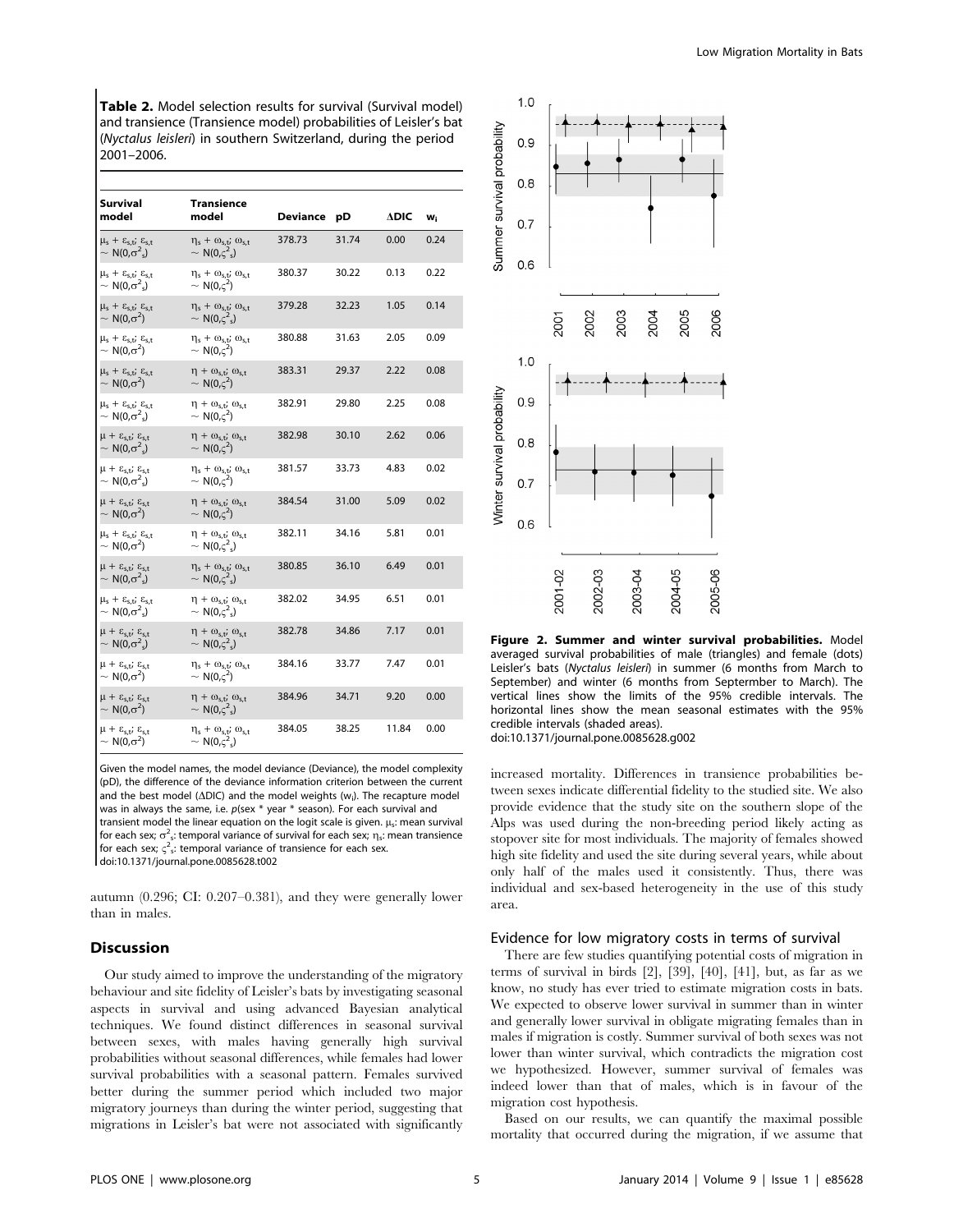Table 3. Model selection results for survival (Survival model) and transience (Transience model) probabilities of Leisler's bat (Nyctalus leisleri) sampled in southern Switzerland, during the period 2001–2006 in relation to seasonality.

| Survival model                                                                         | <b>Transience model</b>                                                      | <b>Deviance</b> | рD    | <b>ADIC</b> | w,   |
|----------------------------------------------------------------------------------------|------------------------------------------------------------------------------|-----------------|-------|-------------|------|
| $\mu_s + \varepsilon_{s,t}$ ; $\varepsilon_{s,t} \sim N(0, \sigma^2_s)$                | $\eta_s + \lambda_f + \omega_{s,t}$ ; $\omega_{s,t} \sim N(0,\varsigma^2)$   | 378.83          | 28.87 | 0.00        | 0.20 |
| $\mu_s + \gamma_f + \epsilon_{s,t} \!\!\!; \; \epsilon_{s,t} \sim N(0, \sigma^2_{s})$  | $\eta_s + \lambda_f + \omega_{s,t}$ ; $\omega_{s,t} \sim N(0,\varsigma^2)$   | 378.98          | 29.45 | 0.73        | 0.14 |
| $\mu_s + \gamma_f + \varepsilon_{s,t}$ ; $\varepsilon_{s,t} \sim N(0, \sigma^2_s)$     | $\eta_s + \omega_{s,t}$ ; $\omega_{s,t} \sim N(0,\varsigma^2)$               | 379.00          | 30.28 | 1.58        | 0.09 |
| $\mu_s + \varepsilon_{s,t}$ ; $\varepsilon_{s,t} \sim N(0, \sigma^2_s)$                | $\eta_s + \lambda_f + \omega_{s,t}$ ; $\omega_{s,t} \sim N(0,\varsigma^2_s)$ | 377.99          | 31.43 | 1.72        | 0.08 |
| $\mu_s + \gamma_f + \varepsilon_{s,t}$ ; $\varepsilon_{s,t} \sim N(0, \sigma^2_s)$     | $\eta_s + \lambda_f + \omega_{s,t}$ ; $\omega_{s,t} \sim N(0,\varsigma^2_s)$ | 377.15          | 32.90 | 2.34        | 0.06 |
| $\mu_s + \gamma_f + \varepsilon_{s,t}$ ; $\varepsilon_{s,t} \sim N(0, \sigma_s^2)$     | $\eta_s + \lambda_m + \omega_{s,t}$ ; $\omega_{s,t} \sim N(0,\varsigma^2)$   | 379.57          | 30.55 | 2.42        | 0.06 |
| $\mu_s + \varepsilon_{s,t}$ ; $\varepsilon_{s,t} \sim N(0, \sigma^2_s)$                | $\eta_s + \omega_{s,t}$ ; $\omega_{s,t} \sim N(0,\varsigma^2)$               | 380.12          | 30.47 | 2.89        | 0.05 |
| $\mu_s + \gamma_s + \epsilon_{s,t} \!\!\! , \; \epsilon_{s,t} \sim N(0, \sigma^2_{s})$ | $\eta_s + \lambda_f + \omega_{s,t}$ ; $\omega_{s,t} \sim N(0,\varsigma^2)$   | 379.99          | 31.29 | 3.58        | 0.03 |
| $\mu_s + \gamma_f + \varepsilon_{s,t}$ ; $\varepsilon_{s,t} \sim N(0, \sigma^2_s)$     | $\eta_s + \lambda_s + \omega_{s,t}$ ; $\omega_{s,t} \sim N(0, c^2)$          | 377.71          | 33.72 | 3.73        | 0.03 |
| $\mu_s + \varepsilon_{s,t}$ ; $\varepsilon_{s,t} \sim N(0, \sigma^2_s)$                | $\eta_s + \omega_{s,t}$ ; $\omega_{s,t} \sim N(0,\varsigma^2_s)$             | 379.00          | 32.57 | 3.87        | 0.03 |

Only the best models are shown, a complete list of models is shown in Table S2 in File S1). Given are the model names, the model deviance (deviance), the model  $\mathsf{complexity}$  (pD), the difference of the deviance information criterion between the current and the best model ( $\Delta\mathsf{DIC}$ ) and the model weights (w<sub>i</sub>). The recapture model was always the same, i.e. p(sex \* year \* season). For each survival and transient model the linear equation on the logit scale is given.  $\mu_s$ : mean survival for each sex;  $\gamma_s$ : fixed seasonal effect on survival for each sex;  $\sigma_s^2$ : temporal variance of survival for each sex;  $\eta_s$ : mean transience for each sex;  $\lambda_s$ : fixed seasonal effect on transience for each sex;  $\varsigma^2$ ; temporal variance of transience for each sex; m: parameter refers to males only; f: parameter refers to females only. doi:10.1371/journal.pone.0085628.t003

survival probability during the non-migratory period in summer is one (i.e. no mortality during the stationary period in the breeding area). In this case the highest mortality following autumn and spring migration would be about 0.17 in females and 0.05 in males, which is at maximum about  $44\%$   $(1-0.83)/(1-0.83*0.74)$ and  $57\%$   $(1-0.95)/(1-0.95*0.96)$  of the total annual mortality in females and males, respectively. These figures seem large, but they are maximal values and clearly lower than the corresponding values of an American passerine with 85% mortality [2]. Thus, overall our data of Leislers' bat suggest that the migratory period was not a period with significantly high mortality. Similar studies in other bat species are necessary to gauge whether this is a general pattern in bat migration.

## Annual survival probability

Our study revealed that the estimated annual survival probabilities of the non-transient males were 0.91. This is a surprisingly high value that is similar to the survival probabilities of the greater horseshoe bat (*Rhinolophus ferrumequinum*) in Switzerland (0.91, [42]), which is supposed to be among the bat species with the highest longevity. The survival probability of males measured at the reproduction site in Germany was 0.69 [11], which is much lower than the estimate from the current study. If we had not considered transients, the annual survival would have been also 0.69 (CI: 0.54–0.83, estimated from a CJS model without transients), thus matching very well with the estimate from the reproduction site. Estimating the annual survival without taking into account transients is likely to reflect the mean annual survival of the overall population. However, our analyses provide evidence that there is strong heterogeneity among males either in survival or in site fidelity.

By contrast, the annual survival probability in non-transient females estimated in the current study was 0.61, thus less than female survival at the nursery colony (0.76) [11]. If transients were not taken into account, the annual survival would only be 0.54 (CI: 0.35–0.73). These results may be due to permanent emigration of females from our study population. This would imply that also non-transient females do not use the study site during their complete life, thus that they move to another site after having used the study site for some years. Overall our results suggest significant individual heterogeneity in either survival and/or, more likely, site fidelity and that heterogeneity is larger in males than in females. Survival probabilities of females from nursery colonies also differed between individuals that were born locally from those that were not, likely as a result of differential site use as discussed in Schorcht et al. [11]. It therefore appears that, similarly as at the reproduction sites, the use of sites outside the reproduction period differs individually, probably due to differential spatio-temporal habitat selection and migratory behaviour.

## Function of the study site in the annual cycle of Leisleri's bat

The seasonal variation in the number of captured individuals (fig. 1, panel A) showed presence of bats during autumn, winter and spring. In order to minimize disturbance during the delicate wintering period we scheduled only few controls in this season. With these occasional checks (Table S1 in File S1) it is difficult to be conclusive about whether the bats used the study site only as a stopover, or also as a wintering site. The mean number of captured bats that was present in the boxes was slightly lower in winter than during autumn (Fig. 1, panel A), suggesting that some individuals were not present during winter. Finally, during the winter control in year 2003 no female and only 9 males were present. Therefore, we think that the function of the study area is mixed, for some individuals (most likely males) it may well serve as a wintering site, while for others it is used as a stopover site only. Further studies during the winter period are needed for more conclusive results.

The capture-recapture data showed in addition that the marked individuals used the study site differentially: the majority of females and about half of the males used the site both during autumn and spring migration for several years. The annual survival probabilities of these philopatric individuals were either higher (males) or lower (females) than the annual survival estimates at the breeding area [11], suggesting that non-transient Leisler's bats showed high fidelity to the site. High fidelity to stopover or wintering sites is well known in migrating birds [43], [44], but has never been reported in bats. A critical resource needed by Leisler's bats is tree cavities. The availability of such cavities has low temporal variability, which might favour the evolution of site fidelity [45].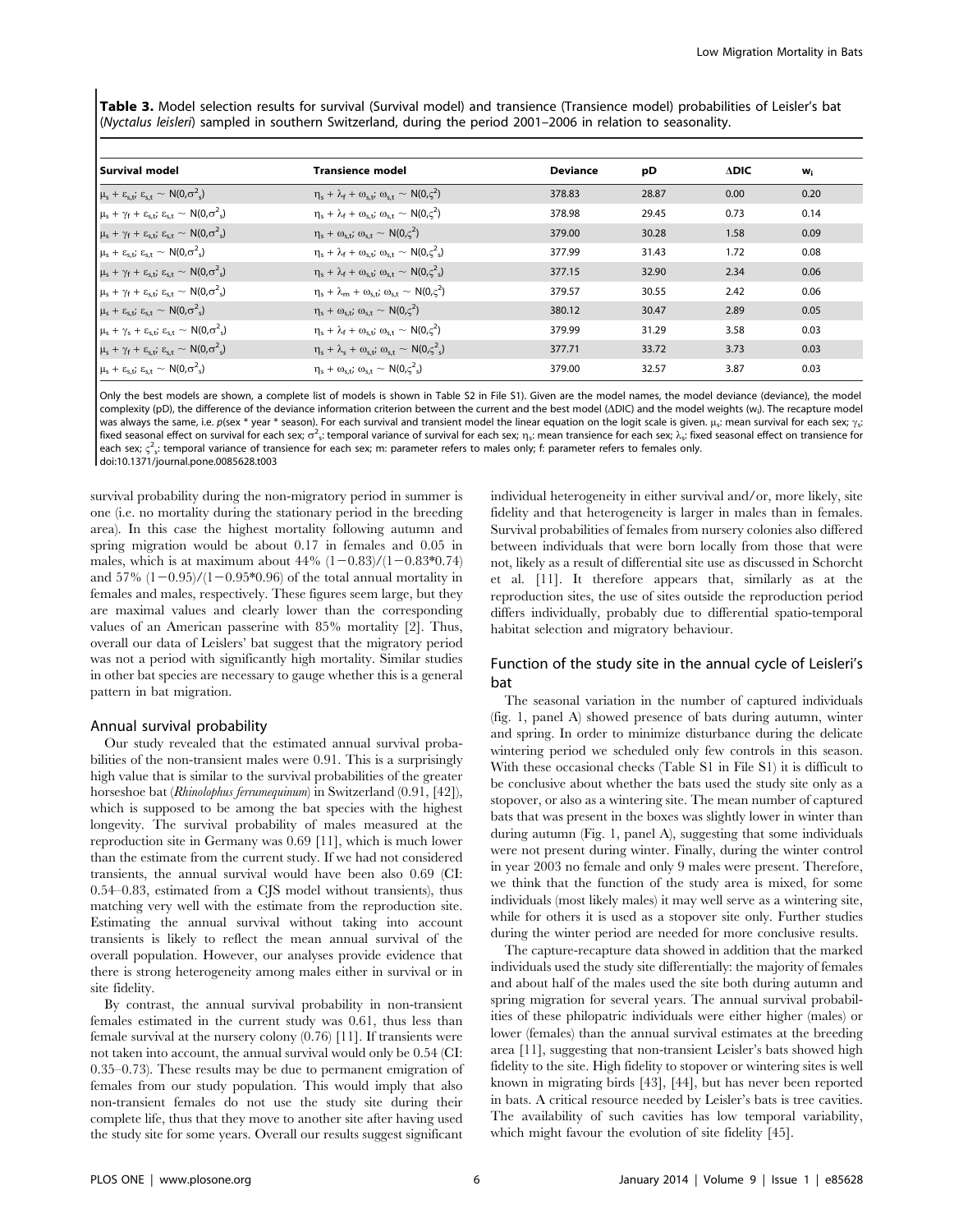However, high site fidelity to the study site was not typical for all individuals. About half of the males were transients, that means they were present at the study site only shortly (i.e. at a single capture occasion) and never returned to it again. Transients at stopover site are common in migratory birds [46], [47]. We suggest three hypotheses to explain the high proportion of male transients. 1) Transients might be subordinate individuals that cannot defend a bat box. Presumably there are many younger individuals among them that are exploring potential mating roosts and are looking for occasional mating opportunities [48], [49]. Competition among males for optimal and possibly limiting resources is expected to be strong with the polygynous mating system of Leisler's bat [22] and may be the reason why there are more transients in males than in females. 2) The occurrence of transients could be the result of individual heterogeneity in the migration behaviour: some individuals may be migratory while others stay in the vicinity of the study site year round. Migratory individuals may then appear as transients at the study site. The fact that transients also appeared in spring is in favour of this explanation. 3) Individuals which appear as transients are not true transients in the sense that they are differentially philopatric to the study site, but have different survival probabilities. It is possible that these individuals have for whatever reason a lower survival probability, thus that there is strong individual heterogeneity in survival. These possible explanations are not mutually exclusive and further studies are necessary to shed more light on the reason for the occurrence of transients. We think that the first explanation is the most likely. By contrast, the occurrence of transients was less pronounced in females and it differed seasonally. Since females are not territorial, the first explanation of the male does not apply to females, but the other two explanations are possible.

Another function of the site was mating, inferred from the observation of harems in bat boxes. In autumn the mean proportion of males in boxes was lower than in the other seasons suggesting that Leisler's bats mated mainly in autumn, as is known for related bats species as well [23]. Temperate bats are known to spend the winter hibernating in mixed sex groups [22] and our data support this previous knowledge for Leisler's bats; similar proportions of males and females share roosts in winter.

## Conclusions

Our study revealed that certain patterns of migration ecology of Leisler's bat are similar to those of some birds: fidelity to a stopover or wintering site is well established and transients occur. In contrast to long-distance migratory birds, the migratory journeys are unlikely to bear significant costs in terms of survival in Leisler's bat. The stopover sites are used during autumn migration for mating in bats while mating in birds usually occurs in the breeding (most species) or wintering areas (e.g. Anatidae). The extended use of the non-breeding site during migration periods in spring and autumn and the site fidelity over years indicates a special importance of this and probably of other non-breeding sites in the life cycle of Leisler's bats. There is an urgent need to explore the spatial extent and the habitat requirements of non-breeding sites along the migration routes. Such non-breeding site should be considered in conservation action plans for migrating bat species. Our study provides evidence of strong individual difference in sites use in the course of the annual cycle. This poses challenges for modelling the dynamics of Leisler's bats and for efficient conservation, because populations are very difficult to define.

#### Supporting Information

Figure S1 Spring and autumn recapture probabilities. Model averaged recapture probabilities of male (triangles) and female (dots) Leisler's bats. The vertical lines show the limits of the 95% credible intervals. Model averaged recapture probabilities of male (triangles) and female (dots) Leisler's bats (Nyctalus leisleri) in spring and autumn. The vertical lines show the limits of the 95% credible intervals. (TIFF)

Table S1 Field work sessions within the study. Number of bat box controls performed during the study per year and per season. Winter refers to the period from November 16th to February 15th, spring to the period from February 16th to May 15th, summer to the period from May 16th to August 15th and autumn to the period from August 16th to November 15th). Note that winter in year t refers to mid November in year t to mid February in year  $t+1$ .

## (DOC)

Table S2 Complete model selection results for survival and transience probabilities. Complete model selection results for survival (Survival model) and transience (Transience model) probabilities of Leisler's bat (Nyctalus leisleri) sampled in southern Switzerland, during the period 2001–2006 in relation to seasonality. Given are the model names, the model deviance (deviance), the model complexity (pD), the difference of the deviance information criterion between the current and the best model  $(\Delta DIC)$  and the model weights  $(w_i)$ . The recapture model was in always the same, i.e. p(sex \* year \* season). For each survival and transient model the linear equation on the logit scale is given.  $\mu_s$ : mean survival for each sex;  $\gamma_s$ : fixed seasonal effect on survival for each sex;  $\sigma^2$ <sub>s</sub>: temporal variance of survival for each sex;  $\eta_s$ : mean transience for each sex;  $\lambda$ <sub>s</sub>: fixed seasonal effect on transience for each sex;  $\zeta^2$  temporal variance of transience for each sex; m: parameter refers to males only; f: parameter refers to females only. (DOC)

## File S1 Combined supporting information file containing Tables S1 and S2. (DOC)

Text S1 JAGS code of the most complex model.: p(sex\*year\*season),  $\mu_s + \gamma_s + \varepsilon_{s,t}$ ;  $\varepsilon_{s,t} \sim N(0, \sigma^2_s)$ ,  $\bar{\eta}_s + \omega_{s,t}$ ;  $\omega_{s,t} \sim$  $N(0,\varsigma^2\overset{}{_{\rm s}})$ (DOC)

#### Acknowledgments

We are thankful to the community of Breno for their support and to the city of Lugano for providing the field station. We thank Giorgio Moretti and Carlo Scheggia (from the Sezione Forestale, canton of Ticino), Marzia Mattei-Roesli (Centro protezione chirotteri Ticino) and Marco Conedera (Insubric Ecosystems, WSL). We also want to thank Stefania Bologna, Francesca Sozzi, Sara Valoroso and all other people involved in field work.

## Author Contributions

Conceived and designed the experiments: MM NZ. Performed the experiments: NZ. Analyzed the data: SG MS. Wrote the paper: SG MS. Editorial advice: FB MM.